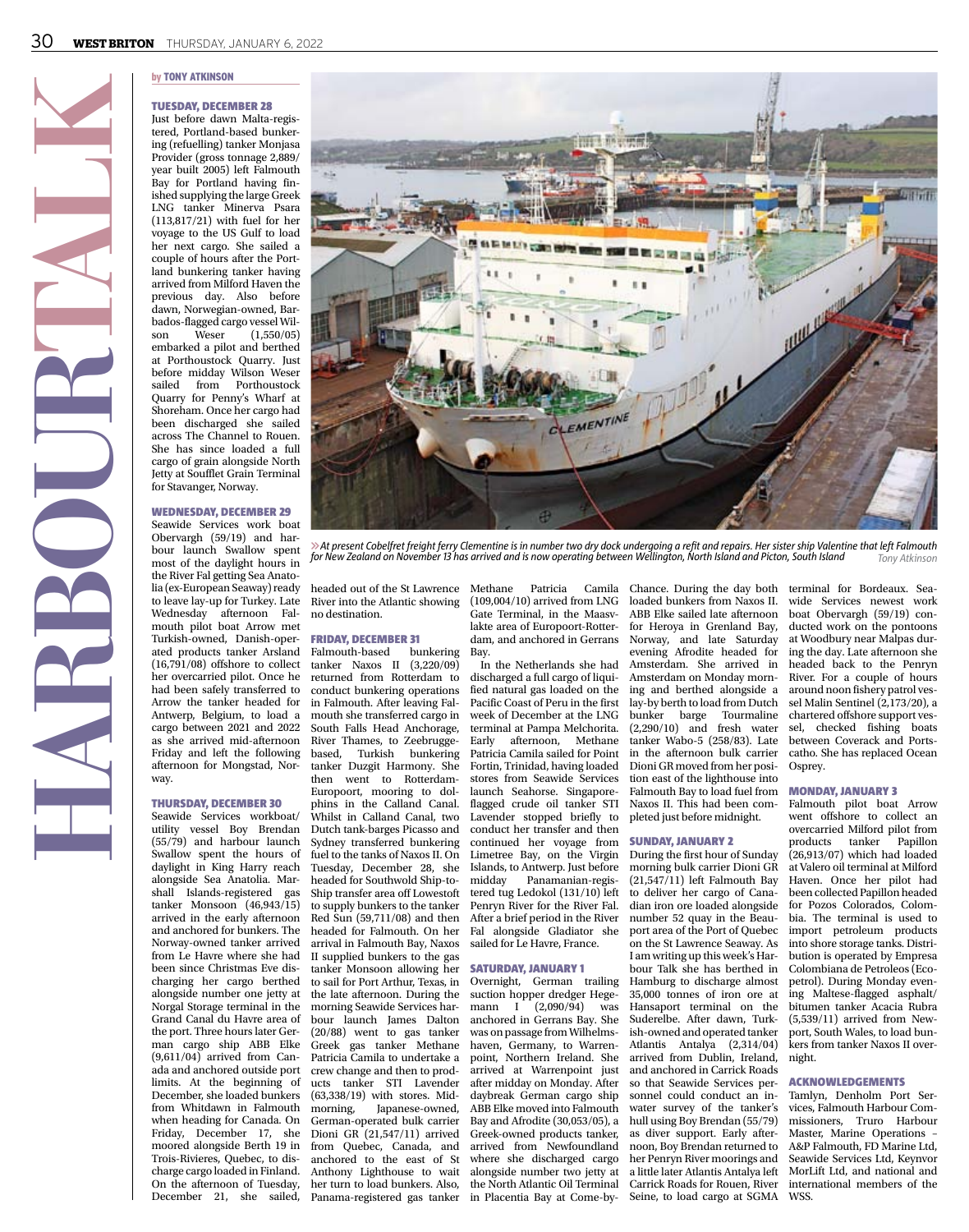# Tuesday, January 4

In the early hours Maltese-<br>flagged asphalt/bitumen asphalt/bitumen tanker Acacia Rubra (gross tonnage 5,539/year built 2011) completed loading bunkers (fuel) from Naxos II (3,220/09) and continued her voyage from Newport, South Wales, to Puerto Real Basin, Cadiz. After daybreak, bunkering tanker Naxos II berthed alongside Eastern Arm and moved back into Falmouth Bay in the afternoon. During the morning River-class Royal Navy patrol vessel HMS Severn P282 (1,700/03) arrived from Portsmouth Naval Base and with the aid of harbour tugs Percuil (167/68) and St Piran (223/79) moored alongside Wharf. Late in the afternoon BW Prince (47,194/07), a Norwegian-owned and registered gas tanker, arrived to load bunkers from Naxos II. She had loaded at Stolthaven Hydrocarbons plant, Houston, for Dow Benelux Terminal, Terneuzen, and sailed for River Schelte before midnight. During her time at anchor, A&P work boat Triton (26/88) visited her in the bay and Seawide Services harbour launch James Dalton (20/88) took out a surveyor who was collected later in the evening by Seawide Services Swallow. Swallow had also taken out stores to Norwegian tug FFS Arion (1,229/93) which was towing research ship Polar Marquis (13,339/00) from Norway to shipbreakers.

**HARBOURTALK**

#### Wednesday, January 5

shore. Cyan Nova is on passage Seawide Services workboat (29,539/21) which was on pas-After daybreak, Southamptonto-Cowes Red Funnel car ferry Red Osprey (4,128/94) arrived from Southampton and entered number three dry dock to commence her annual refit. Also, bunkering tanker Naxos II left Falmouth Bay to supply bunkers offshore to Singapore<br>tanker MTM Potomac tanker MTM Potomac (30,131/04) which was on passage from Liverpool to Milford Haven. At midday, British sailing vessel Phoenix (79/29) left Jubilee Buoy in the harbour for Penzance. Late in the afternoon Liva-Greta (851/88), a British-owned coaster, arrived from Guernsey and berthed alongside Northern Arm to load stone. Also, Penzance work boat Danmark (10/79) arrived from Penzance and spent a short time in the Carnon River near Penpol and then headed back to Penzance. Earlier on the morning at Penzance, Danmark assisted Isles of Scilly passenger ship Scillonian III from dry dock into the wet dock. Late Wednesday<br>evening Cyan Nova evening Cyan Nova<br>(164,580/11), a Liberian- $(164,580/11)$ , a flagged, London-owned crude oil tanker arrived outside port limits. Seawide Services harbour launch James Dalton and A&P work boat Penarrow (22/80) both visited her off-



6*Arklow Viking loaded alongside Berth 5360 ArcelorMittal Sidmar Terminal on the east side of the Terneuzen-to-Ghent Canal. The canal allows vessels to move from the River Schelde the 17 miles to the Belgium City port of Ghent where she loaded steel product for Pasajes, Northern Spain. For a couple of days she was sheltering in Gerrans Bay Krispen Atkinson*

from Rotterdam-Europoort for Corpus Christi, Texas, to load.

# Thursday January 6

Around daybreak, Portlandowned inshore survey vessel Manor Brunel (41/98) arrived from Padstow and berthed alongside Port Pendennis At midday, Falmouth pilot ves-Marina. At around the same time St David's lifeboat Norah Wortley 16-26 (32/13), which had arrived overnight, moved from the marina to Falmouth Boat Constructions Boatyard at Flushing. With poor weather conditions forecast, Norwegian-owned, Russian-operated cargo ship Pregol Hav<br>(1,616/85) and Saana  $(1,616/85)$  and  $(1,681/93)$ , a Cyprus-flagged, Finnish-owned coaster, arrived from Gdansk, Poland, and Söråker Quay, Sundsvall, Sweden, respectively to shelter in Falmouth Bay. Also bunkering tanker Naxos II came into port to supply fuel to RFA Cardigan Bay alongside Duchy Wharf. German anchor handling tug Centaurus (1,262/09) arrived from Skagen, Denmark, and went straight up into the River Fal and alongside Sea Anatolia (ex-European Seaway) in King Harry Reach. In the afternoon A&P work boat Triton went up into the River Fal to Sea Anatolia as did Seawide Services launch Swallow. Early in the afternoon, Bulgarian-owned, Valletta, Malta-registered bulk carrier Strandja (19,865/10) arrived from Waterford, Ireland, and anchored in Gerrans Bay to shelter. She did not stay long, moving to Lyme Bay.

# Friday, January 7

Obervargh (59/19) and launch Swallow spent most of the day in the River Fal preparing Sea Anatolia for her voyage to a shipyard at Tuzla, Turkey. KML utility vessel Sarah Grey (106/99) was also in King Harry Reach briefly in the afternoon. sel LK Mitchell meet the Norwegian gas tanker Clipper Jupiter (37,366/16) outside port limits to collect her overcarried Milford Haven pilot. Once this had been completed she continued her voyage to Kaarsto, Norway. Early afternoon Greek-owned Marshall Islands tanker Northern Light (30,053/05) moved from Mounts Bay to Gerrans Bay to shelter. She arrived in Mounts Bay four days earlier from Paranagua, Brazil, where she had discharged cargo loaded at Houston, Texas.

# Saturday, January 8

Early afternoon, Arklow Viking (2,999/18), an Irish-owned, Dutch-flagged cargo ship arrived from Ghent, Belgium, and anchored in Gerrans Bay. For a second day A&P workboat Triton went to the Sea Anatolia, briefly, before returning to docks.

# Sunday, January 9

Before daybreak, sheltering cargo vessel Pregol Hav left Falmouth Bay for Glasgow and after dawn Saana headed for Warrenpoint, Northern Ireland. At noon, Falmouth pilot boat LK Mitchell rendezvoused offshore with Japanese-owned,<br>Danish-operated products Danish-operated tanker Nord Valkyrie

sage from Milford Haven to Rotterdam with an overcarried Milford Pilot aboard. She had discharged alongside Puma Energy terminal at Milford Haven cargo she had loaded in Malaysia at Palm oil terminal at Johor and another terminal at Port Kelang. Seawide Services launch James Dalton took out stores to the Norwegian tug FFS Arion, towing Polar Marquis, outside port limits. Polar Marquis had a serious fire in her engine room off Dakar, Senegal, in November 2019. Her crew put the fire out and she was first towed to Dakar then to Gibraltar in February 2020. In July she arrived at Lyngdal, Norway, and laid up. There were plans to convert and repair the vessel but she was put up for sale. This resulted in her sale to Turkish shipbreakers as beyond economical repair. She left Norway towed by Norwegian tug FFS Arion on Saturday, December 18. Four days later she passed through Dover Strait and had since been hit by a number of delays due to severe weather. As soon as James Dalton had left they headed south towards the Bay of Biscay and are due to arrive at Aliaga on January 30. Mid-afternoon, Arklow Viking left Gerrans Bay for Pasajes, Northern Spain, and Greekowned bulk carrier Panorama (44,261/12) arrived in Falmouth Bay to load bunkers from Naxos II. She arrived from Constantza, Romania, where between December 11 and 18 she loaded approximately 81,500 tonnes of grain at SOCEP Grain terminal. Bel-

(23,986/97) completed her refit as well as some special surveys on the 25-year-old vessel. Harbour tugs Mercia (499/90) and Percuil assisted Clementine to leave dry dock and at the same time Panorama completed loading her bunkers, both vessels heading for Rotterdam.

#### Monday, January 10

Greek-owned tanker Northern Light (30,053/05) which had been sheltering in Gerrans Bay headed back to Mounts Bay. She was at anchor there for less than an hour after receiving orders to sail for Ust-Luga in the Northern Baltic. Later in the morning survey vessel Manor Brunel (41/98) sailed for Portland and cargo vessel Liva-Greta left Northern Arm for Belfast with a cargo of stone. Just before midday Londonoperated crude oil tanker Kmarin Resolution (64,309/16) arrived from Yalova on the southern coast of the Sea of<br>Marmara. Turkey. and Turkey, and anchored off Coverack Anchorage. Just after midday Bahamas-flagged, Condor Ferries FastCat car ferry Condor Voyager (6,581/00) arrived from Poole, Dorset, and berthed alongside Queens Wharf. It took her just over four hours from Poole to Falmouth.

#### Acknowledgements

gium freight ferry Clementine WSS. Tamlyn, Denholm Port Services, Falmouth Harbour Commissioners, Truro Harbour Master, Marine Operations – A&P Falmouth, FD Marine Ltd, Seawide Services Ltd, Keynvor MorLift Ltd, and national and international members of the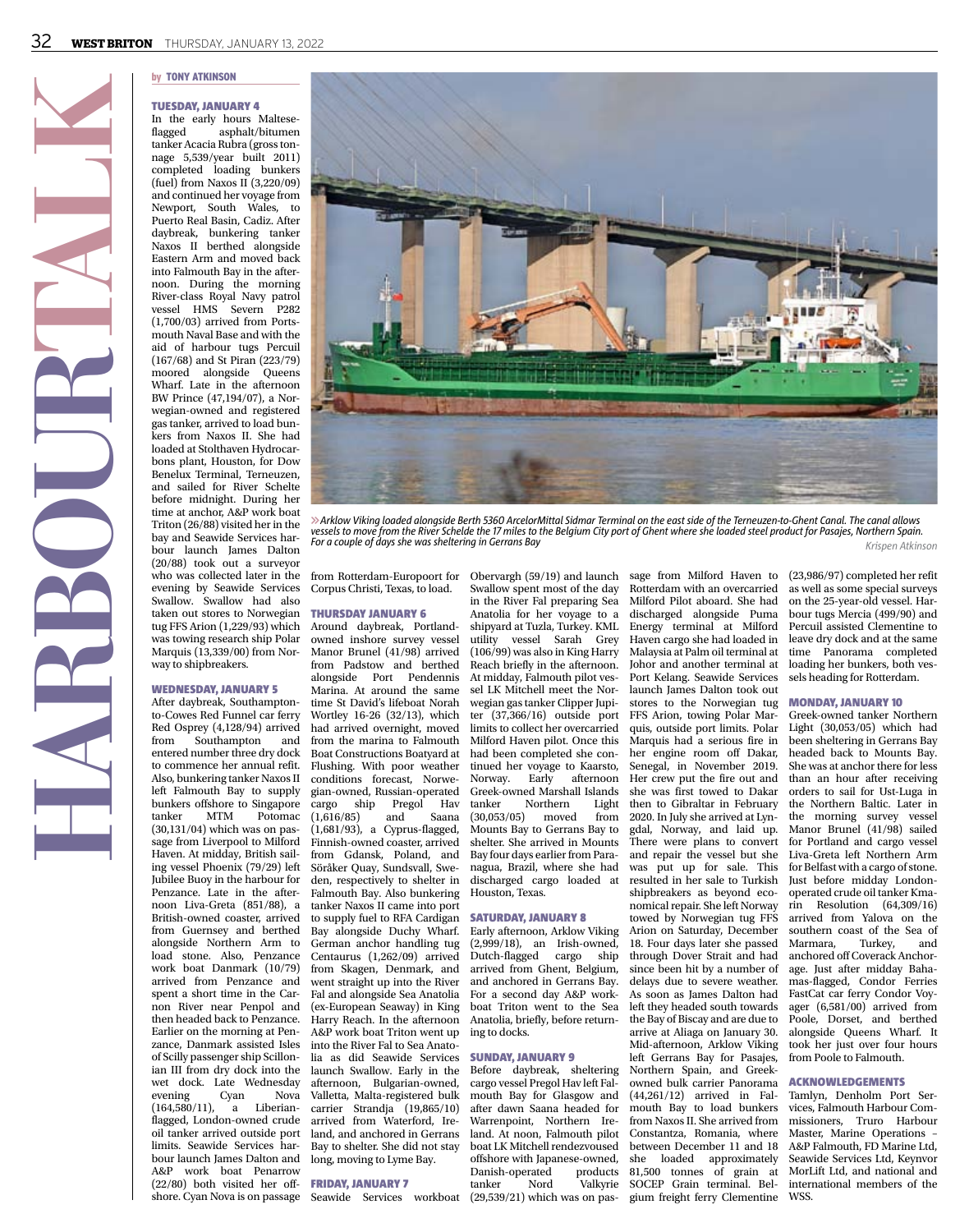#### Tuesday, January 11

Just before daybreak Norwegian gas tanker BW Prince (gross tonnage 47,194/year built 2007) arrived from the Dow Benelux Terminal at Terneuzen on the River Schelte in the Netherlands to load bunkers (fuel) from Falmouth bunkering tanker Naxos II (3,220/09) in Falmouth Bay until early afternoon. After daybreak Seawide Services harbour launch James Dalton (20/88) took personnel to Sea Anatolia in King Harry Reach in the River Fal. Shortly after this Falmouth harbour tugs St Piran (223/79) and Percuil (167/68) arrived and German tug Centaurus (1,262/09) moved from King Harry Reach to Carrick Roads. A little later harbour tug Mercia (499/90) arrived in King Harry Reach and was followed up river by Fowey harbour tug Morgawr (223/79). Late morning, with tugs Mercia and Morgawr on her bow and St Piran and Percuil on her stern, Turkishowned, Cyprus-flagged ferry Sea Anatolia (22,986/91) was moved from King Harry Reach, River Fal, to Carrick Roads. Early afternoon, the tow was transferred in Carrick Roads to the German tug Centaurus. Once this had been completed, tug and ferry left for Tuzla, Turkey. A week later tug and tow are approaching the Strait of Gibraltar.

**HARBOURTALK**

Sixty miles ahead of her are tug FFS Arion towing Polar Marquis which left Falmouth Bay on Sunday evening and three miles ahead of her is Russian tug Ledokol which left Falmouth on New Year's Eve after being renamed from Afon Las. She is towing something from Le Havre to Piraeus, Greece. Once Centaurus and Sea Anatolia were underway harbour tugs St Piran, Percuil and Mercia returned to the docks and Morgawr headed back to Fowey. Late morning, German-<br>owned, Liberia-registered Liberia-registered crude oil tanker Nordic Josephine (42,010/07) arrived from Dunkirk, France, and anchored off Coverack for orders. The tanker had discharged Russian crude oil at the Total Oil refinery, Dunkirk, loaded at Primorsk in the northern Baltic.

She had been drifting or slow steaming off Cornwall since December 23. Also, Hampshire-owned research survey vessel EGS Ventus (1,082/77) moved from number four dry dock to Northern Arm. During the afternoon she sailed to conduct sea trials, returning to Northern Arm later. Early afternoon, Seawide Services workboat Obervargh (59/19), crew boat Swallow and launch James Dalton moved from King Harry Reach to Carrick Roads to assist with transfer from harbour tugs to the German tug. James Dalton and Swallow took person-

her to Penryn River and Obervargh went out into Falmouth Bay to retrieve the wave generating buoy for maintenance.<br>Finally, bunkering tanker bunkering tanker Naxos II left Falmouth Bay after supplying BW Prince with her bunkers and supplied fuel to Turkish products tanker Yasa Albatross (29,681/19) offshore. Yasa Albatross had loaded cargo in Port Jerome, on the River Seine for New Jersey. Naxos II returned to Falmouth Bay during the evening.

# Wednesday, January 12

After dawn bunkering tanker to Greek products tanker Kriti Naxos II moved alongside Eastern Arm to load bunkering fuel. Mid-afternoon she headed offshore to supply fuel to tanker Susanne Theresa and then headed for Southampton. The following day she supplied fuel to Royal Navy logistic vessel Anvil Point at Marchwood, Southampton, and then spent the following day anchored at Salt Mead Anchorage in the Solent and then went back to Marchwood to supply Anvil Point's sister ship Eddystone. She then sailed for Immingham where she is at present loading at Immingham oil terminal.

During the morning FD Marine Penryn's landing craft Grey Bear (32/75) left Exchequer Quay, Penryn, to swing her compass in Carrick Roads and then headed back to her Penryn berth. Training vessel Smit Yare (96/03) worked twice durnel off the vessels and returned ing the day with helicopter Northumberland.

crews from RNAS Culdrose in FRIDAY, JANUARY 14 Falmouth Bay. Mid-morning, research vessel EGS Ventus sailed for Shoreham, and, Norwegian gas tanker BW Prince left Falmouth Bay for Port Niches, near Beaumont, Texas. Royal Navy River-class patrol vessel HMS Mersey P283 (1,700/03) spent a couple of hours at anchor in Falmouth Bay in the afternoon before sailed to continue her operational duties.

*running since April 2021 but wish to restart these as soon as they can charter or buy tonnage*

Late in the evening Seawide Services harbour launch Swallow conducted a crew change Coral (29,825/10) outside port limits. She arrived from Kinder Morgan Oil Terminal in Charleston, South Carolina. The following day she loaded bunkers from Portland bunker tanker Monjasa Promoter well offshore and is now berthed in Milford Haven loading cargo for New York.

#### Thursday, January 13

After daybreak Rotterdamowned anchor handling tug ALP Defender (5,910/17) moved from Gerrans Bay to Falmouth Bay. Once at anchor Seawide Services workboats Obervargh and Reclaim took out stores and freshwater to ALP Defender. In the afternoon Reclaim took out two loads off Freshwater loaded on Eastern Arm to the tug. Early afternoon, EDT Jane (4,953/13), a Cyprusowned offshore support vessel, left Queens Wharf for Blyth,

Soon after dawn UK Government-chartered, Aberdeenregistered offshore support vessel Malin Sentinel (2,173/20) arrived from checking fishing vessels in The Channel and anchored off Gerrans Bay. She was joined a little time later by Clipper Eirene (18,898/19), a Norwegianowned gas tanker which arrived from Grangemouth, Firth of Forth, via Skaw Anchorage, Denmark, where she loaded bunkers. She left the Danish anchorage showing Philadelphia, USA, as her destination. Also, Devonport Naval Base tug SD Adept (384/80) arrived and entered number four dry dock at the start of her refit. During the afternoon Liberian-flagged crude oil tanker Nordic Josephine (42,010/07) left Coverack Anchorage for Rotterdam and at present she is moored between buoys in Caland Canal area of Rotterdam-Europoort. On Friday evening Seawide Services harbour launch Swallow conducted a crew transfer involving Danish jack-up wind farm construction vessel Wind (1,501/96) which was on passage from Beatrixhaven heavy-load Quay at Eemshaven, Netherlands, to Riverside Wharf in Port Mostyn, North Wales.

# Saturday, January 15

Isle of Man BP Shipping, London-operated crude oil tanker Kmarin Resolution (64,309/16) left Coverack Anchorage for Rotterdam. During the afternoon Norwegian tanker Clipper Eirene sailed from Gerrans Bay for Markus Hook Industrial terminal, Philadelphia.

*Graeme Ewens*

# Sunday, January 16

In the morning training vessel Smit Yare and Southampton to Isle of Wight car ferry Red Osprey (4,128/94) left for Portland Marina, Portland and Southampton, respectively.

#### Monday, January 17

After the departure of Red Funnel's car ferry Red Osprey the previous day the Portsmouth to Fishbourne, Isle of Wight, ferry St Clare (5,952/01) arrived from Wightlink Gunwharf Terminal, Portsmouth, and entered number three dry dock to begin her annual refit. Just before midday training vessel Smit Dart (96/03) arrived from Turnchapel, Plymouth, to conduct Smit Yare's work and moored alongside Port Pendennis Marina. On the afternoon tide Seawider Services workboat Obervargh left Penryn River and moored alongside Lighterage Quay, Truro.

#### Acknowledgements

Tamlyn, Denholm Port Services, Falmouth Harbour Commissioners, Truro Harbour Master, Marine Operations – A&P Falmouth, FD Marine Ltd, Seawide Services Ltd, Keynvor MorLift Ltd, and national and international members of the WSS.

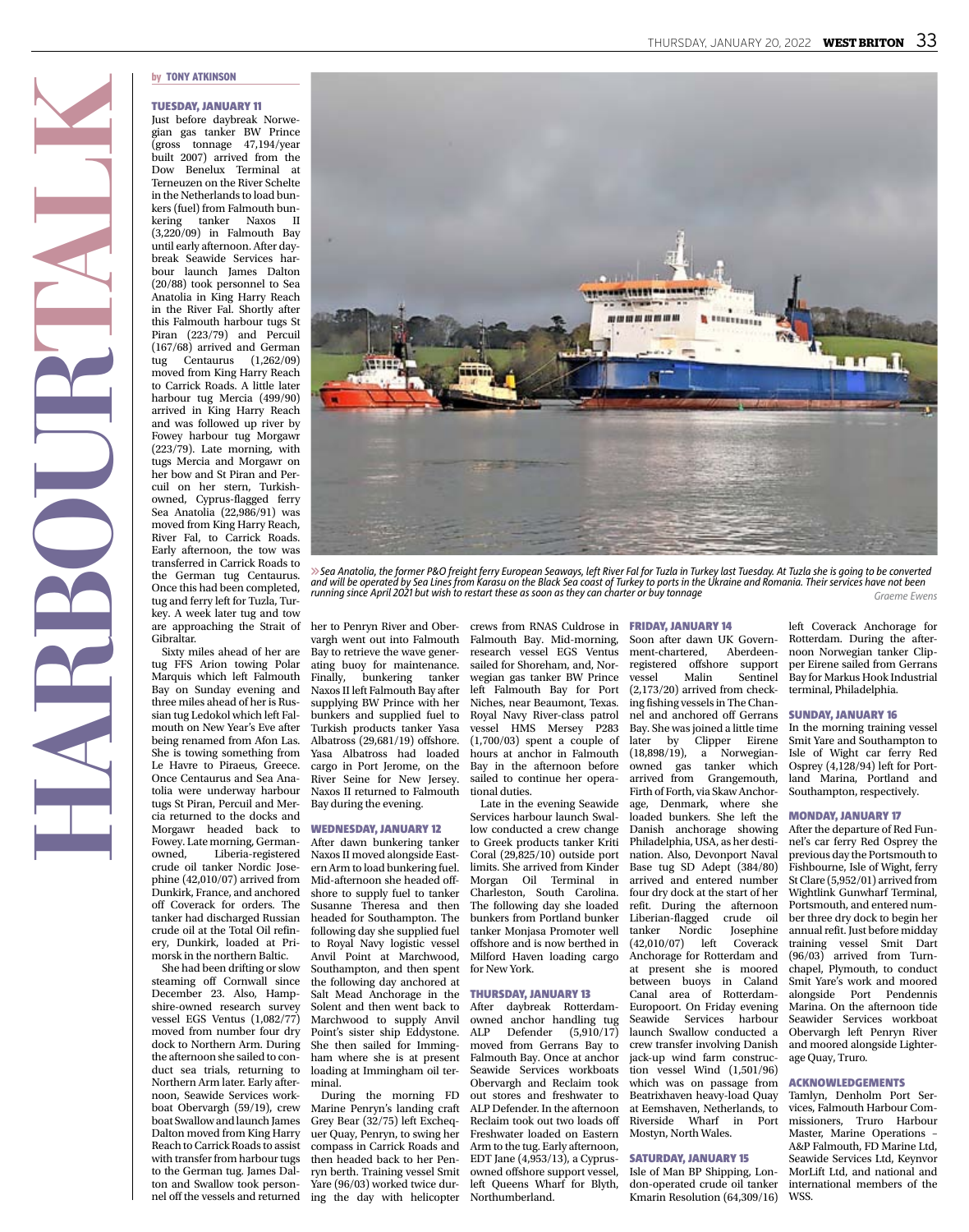# Tuesday, January 18

During the morning Royal Navy aircraft carrier HMS Prince of Wales (gross tonnage 94,542/year built 2010) left her position off Falmouth and has since been carrying out operational duties and training in The Channel. During the rest of the day Portsmouth-operated, Dutch-owned naval training vessel Smit Dart (96/03) carried out work with helicopters from RNAS Culdrose, Helston, from mid-morning into the evening.

#### Wednesday, January 19

Barbados-flagged, Norwegianowned cargo vessel Wilson Mersey (1,846/99) arrived from Avonmouth at daybreak. She had just discharged chemical fertiliser in Royal Edward Dock, Avonmouth, which she had loaded at Yara Sluiskil Manufacturing Complex on the Terneuzen-Ghent Canal in the Netherlands. Early afternoon she moved to Porthoustock Quarry where she loaded a cargo of stone for Rye, Kent. A&P launch Triton (26/88) met the fishery protection vessel Malin Sentinel (2,173/20) to carry out a transfer. Malin Sentinel then returned to Gerrans Bay.

**HARBOURTALK**

Around the same time British-owned, Liberia-flagged gas tanker Navigator Prominence (27,546/17) arrived close offshore to carry out a transfer. She was on passage from Rafnes, Norway, to Marcus<br>Hook, Philadelphia. Mid-Hook, Philadelphia. Midmorning Royal Navy Class patrol vessel HMS Mersey P283 (1,700/03) arrived from operational duties and berthed alongside Queens Wharf with the aid of Percuil (167/68) and St Piran (223/79). Smit Dart was again out working with RNAS helicopters. Late in the afternoon Dutch cargo vessel Warnowborg (6,668/22) arrived offshore to be met by harbour tug St Piran to transfer<br>stores. Warnowborg had Warnowborg loaded alongside Rio Tinto processing plant at Sorel, Quebec on the St Lawrence Seaway, Canada, and is today, a week later in Waalhaven, Rotterdam, discharging her cargo alongside a wharf and into Dutch inland waterways motor barge Jeanet.

# **THURSDAY, JANUARY 20**<br>After davbreak Rus

daybreak Russianflagged, Dutch-operated refrigerated cargo ship Nova Zeelandia  $(4,440/86)$  anchored off Coverack for orders. She arrived from Port Harcourt the third port in West Africa where she discharged fish loaded from two very large Russian fishing trawlers in Van Keulenfjorden south, near Barentsburg on the Norwegian Island of Spitsbergen in the Arctic Circle. For a second day running Malin Sentinel moved from



6*For a few days HMS Prince of Wales was anchored offshore, the second of two Queen Elizabeth class aircraft carriers constructed at Rosyth Dockyard on the Firth of Forth, Scotland. She was christened by the Duchess of Cornwall on September 8, 2017, and joined the fleet following her commissioning ceremony on December 10, 2019, at Portsmouth Naval Base, her home port. She is deigned to carry up to 36 x F-35 Lightning's and 14 helicopters and operated with a crew of 679 Andrew Matthews/PA Wire*

returned to her position off Portscatho.

Later in the morning Keynvor MorLift Ltd operated utility vessel Sarah Grey (106/99) left Coastlines Wharf, Penryn River, for Mounts Bay. She has since been to the Isles of Scilly, Perranporth, Bideford and Milford Haven. Briefly, Isle of Manflagged BP gas tanker British Listener (94,494/19) arrived offshore to conduct a crew transfer with Seawide Services launch Swallow.

The gas tanker arrived from LNG Jetty at Gate Terminal in the Maasvlakte area of Rotterdam-Europoort and is on her way to load at Port Freeport LNG export terminal at Freeport, near Houston, Texas. Just before midday Seawide Services workboat Obervargh (59/19) returned to her Penryn River berth after spending four days up at Boscawen Park, Truro, carrying out maintenance of the tidal gate.

During the afternoon Smit Dart left Port Pendennis Marina to carry out training with helicopters and late in the evening headed for Turnchapel, Plymouth. Harbour tugs St Piran and Percuil moved Royal Navy River-class patrol vessel HMS Severn (1,700/03) from Queens Wharf into the inner harbour to turn her around and then place her back alongside Queen Wharf.

Later tug St Piran assisted by work boat Penarrow (22/80) Gerrans Bay into Falmouth Bay moved KML pontoon barge BC

#### to carry out a transfer and then 6470 (276/52) from Duchy **SUNDAY, JANUARY 23** Wharf back to Coastlines Wharf, Penryn River.

# Friday, January 21

Mid-morning work boat Obervargh moved from her Coastlines berth to Ponsharden slipway. Also harbour tugs St Piran and Percuil assisted River-class patrol vessel HMS Mersey (1,700/03) leave Queens Wharf on operational duties. During the evening she anchored back in Falmouth Bay. Late afternoon Falmouth naval training vessel Smit Yare (96/03) returned from Portland and berthed back on Duchy Wharf. Russian-operated reefer Nova Zeelandia (4,440/86) at anchor off Coverack received orders and headed for Ijmuiden, Netherlands. She since berthed in Ijmuiden alongside Visserhaven loading for Lagos, Nigeria.

# Saturday, January 22

During Saturday morning Obervargh moved back from Ponsharden Slip to Coastlines Wharf, Penryn River, and just after midday HMS Mersey left Falmouth Bay and has since berthed back in Portsmouth. Falmouth bunkering (refuelling) tanker Naxos II (3,220/09) returned from Immingham and transferred part of her cargo to her sister ship Andros in the offshore bunking area. Seawide Services launch Swallow went out to the Naxos II to deliver spares soon after her arrival.

After dawn Singapore crude oil tanker FSL Hong Kong (61,342/07) arrived from Irving Oil Terminal at Whitegate, Cork, and anchored off Coverack Anchorage.

She is owned by First Ship Leasing Pte Ltd, based in Singapore, which operates 10 tankers. On arrival Seawide Services launch James Dalton (20/88) arrived alongside so that an 'in-water survey' could be carried out. In the afternoon James Dalton returned to the Penryn River.

On the morning tide Royal Navy patrol vessel HMS Severn left Queens Wharf assisted by harbour tugs Percuil and St Piran assisted with her departure for Plymouth where in the afternoon she berthed back in Devonport Naval Base.

As HMS Severn sailed bunkering tanker Naxos II arrived from the offshore bunkering area and berthed alongside Eastern Arm to discharge part of her cargo. Later during the afternoon Naxos II left the docks to supply bunkers to Iolcos Harmony (47,984/12), a Greek bulk carrier in the offshore anchorage. The bulk carrier had loaded iron ore at Port Cartier, Quebec, and has since berthed in Dunkirk to discharge.

After over a week in local waters, Government-chartered offshore support vessel Malin Sentinel (2,173/20) left Gerrans Bay to resume her fishery patrol duties.

# Monday, January 24

Seawide Services workboat Reclaim (53/52) carrying stores and harbour launch James Dalton with personnel went out to the FSL Hong Kong anchored off Coverack soon after daybreak. Both were back in the Penryn River by early afternoon. Training craft Smit Yare worked with aircrew from RNAS Culdrose during the afternoon and evening. Also, the Cayman Islands registered yacht Kamaxitha (241/12) left Port Pendennis Marina in the afternoon to carry out sea trials in Falmouth Bay. She arrived back in the marina before nightfall. Late afternoon Horizon Thetis (29,828/08), a Liberian-registered, Greek-owned tanker arrived from Bayonne oil terminal, New Jersey, and anchored in Carrick Roads. Offshore during the afternoon and evening Cherbourg-based<br>bunkering tanker Andros bunkering tanker  $(3,212/10)$  supplied bunkers to Singapore crude oil tanker Brightway  $(84,628/12)$  which arrived from Tranmere oil terminal on the Mersey and after completing load her fuel sailed for Corpus Christi, Texas.

#### Acknowledgements

Tamlyn, Denholm Port Services, Falmouth Harbour Commissioners, Truro Harbour Master, Marine Operations – A&P Falmouth, FD Marine Ltd, Seawide Services Ltd, Keynvor MorLift Ltd, and national and international members of the WSS.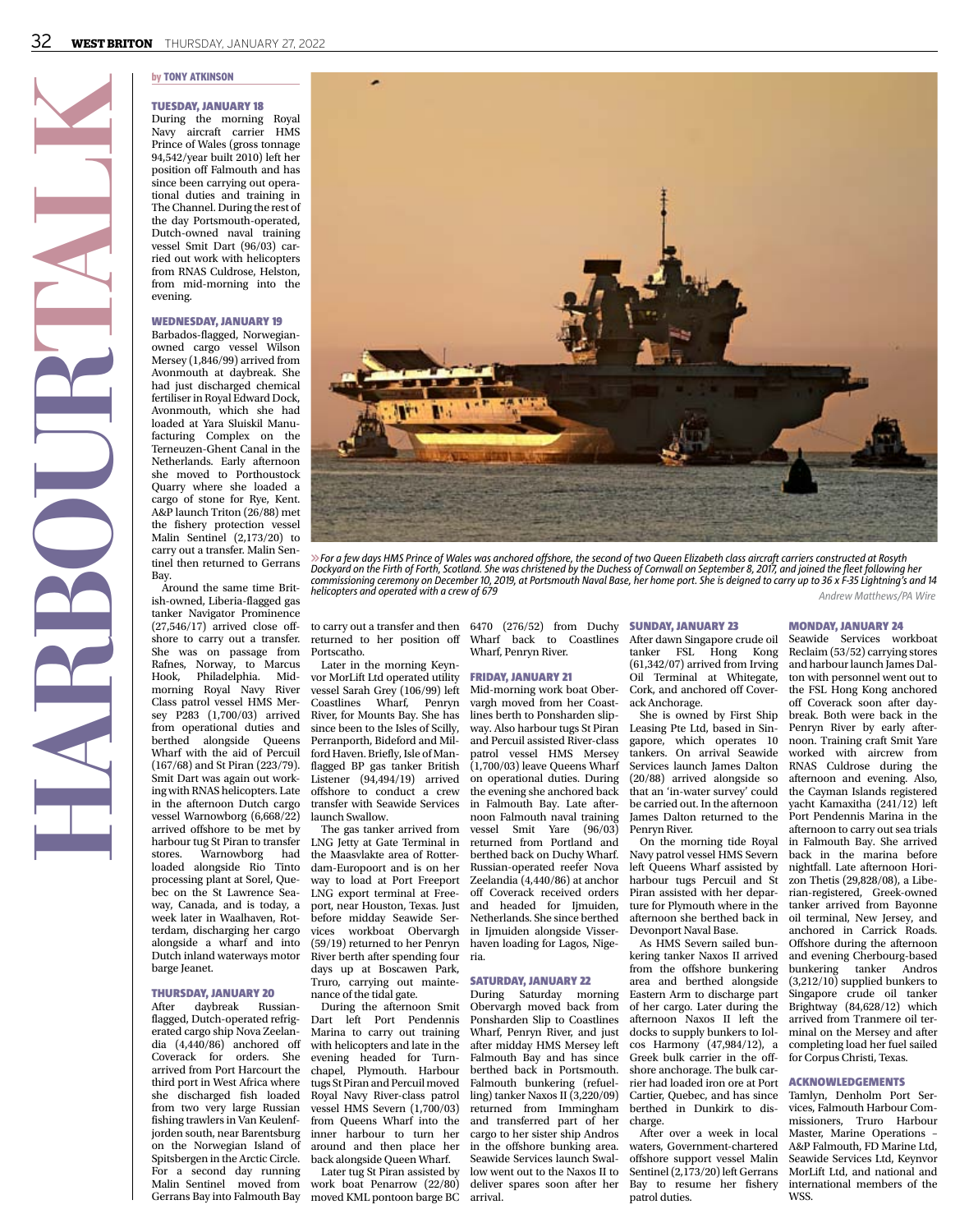#### Tuesday, January 25

Seawide Services harbour launch James Dalton (gross tonnage 20/year built 1988) went into Carrick Roads alongside tanker Horizon Thetis (29,828/08) so that divers could carry out an in-water survey. In the afternoon James Dalton returned to her berth in the Penryn River. Later in the morning Singapore-registered, Norwegian-owned tanker BW Zambesi (43,885/10) arrived from Portbury Dock, Bristol, and anchored offshore. Early afternoon she was underway again drifting or slow steaming offshore waiting for orders. On Saturday afternoon her speed increased with Immingham her next stop to load her next cargo. From midday until the evening training vessel Smit Yare (96/03) exercised with Merlin helicopter crew from RNAS Culdrose. Early afternoon, Dutch feeder container ship Endeavor (7,642/05) arrived from Dublin to load bunkers (fuel) from Falmouth bunkering tanker Naxos II (3,220/09). Early evening, Endeavor was underway again heading south for Bilbao, Spain. Around the same time, Swallow, Seawide Services crew boat, took out a surveyor to Singapore-flagged tanker FSL Hong Kong (61,324/07) anchored off Coverack.

Wednesday, January 26

#### Seawide Services work boat Reclaim (53/52) and crew boat James Dalton went from Penryn River to tanker FSL Hong Kong. Crew aboard Reclaim were going to clean and polish the tanker's propeller but it was aborted due to weather conditions, and James Dalton took the surveyor ashore. Bunkering tanker Naxos II left Falmouth Bay to offshore bunkering area to supply bunkers to Greek tanker Kriti Bay which was on passage from the USA to Milford Haven. Naxos II sailed for Portland the following day. She supplied bunkers to Angolan tanker Gazela (4,343/10) in Lyme Bay before continuing her voyage to Portland. Late morning, Devonport tug SD Hercules (134/09) with Falmouth tugs Percuil (167/68) and St Piran (223/79) assisted Royal Navy assault ship RFA Cardigan (23,569/06) to leave Duchy Wharf to conduct sea trials at the end of her refit. Once RFA Cardigan Bay had passed St Anthony Lighthouse SD Hercules headed back up the coast to Plymouth. Early evening, Greek-owned, Liberia-registered products tanker Horizon Thetis left Carrick Roads for Antwerp and another Greek tanker Kriti Bay (29,734/10), which had loaded bunkers offshore, arrived outside port limits to transfer crew. She is on a voyage from New Haven, Con-

at Milford Haven to load for **SATURDAY, JANUARY 29** New York.

### Thursday, January 27

The only movement during Thursday was the return of RFA Cardigan Bay from sea trials in the English Channel to Queens Wharf, assisted by Falmouth tugs Percuil and St Piran, just before midday.

# Friday, January 28

After daybreak Seawide Services work boats Seahorse and Reclaim, together with harbour launch James Dalton, carried out a crew change and delivered stores to the Dutch tug ALP Defender in Falmouth Bay. Offshore, at the same time, crude oil tanker FSL Hong Kong left Coverack anchorage to carry out sea trails and returned to Coverack anchorage again in the early afternoon.

Early afternoon, cargo vessel Bon Vivant (1,596/93) arrived from Avonmouth, Bristol, and anchored. She had just discharged a full cargo of fertiliser loaded in the German Baltic port of Wolgast alongside Berth V in Royal Edward Dock in Avonmouth. During the evening Merseyside-owned survey vessel Cerys Line (108/81) arrived from Great Yarmouth, East Anglia, and moored alongnecticut to Valero oil terminal side Port Pendennis Marina.

*Plymouth, while her sisters SD Jupiter and SD Mars are based at Greenock, on the Clyde, and Kyle of Lochalsh, respectively*

Well before dawn Ionian Star (29,544/19), a Marshall Islandsflagged, Singapore-operated tanker arrived outside port limits to carry out a crew transfer involving crew boat Swallow. Ionian Star is on passage from Genoa, Italy, to Amsterdam. After daybreak Bon Vivant moved from Falmouth Bay to alongside the wharf at Porthoustock Quarry to load. Early in the afternoon, laden with stone, Bon Vivant sailed for Penny's Wharf, Shoreham. Four days later she is loading alongside a berth in Ipswich. Mid-afternoon, Seawide Services launch James Dalton carried out a crew change for tug ALP Defender in Falmouth Bay. Small survey vessel Cerys Line left Port Pendennis Marina for Pembroke Dock, Milford Haven, in the evening. Bunkering tanker Naxos II returned to the offshore bunkering area from Portland to supply bunkers to the Norwegian-owned, Swedish-oper-Songa Pearl (11,472/08) so she could continue her voyage between Algeciras, Spain, to the River Seine oil refinery at Port Jerome.

# Sunday, January 30

Just before daybreak Germanowned, Liberia-registered gas tanker Gaschem Adriatic to return to Queens Wharf in WSS.

(13,879/10) arrived from Skaw Anchorage, Denmark, and anchored offshore. Gaschem Adriatic had just discharged in Rafnes, Norway, and Gothenburg, Sweden, and arrived offshore awaiting orders. Around the same time, Maidstoneowned, Liberian-flagged cargo vessel Liva Greta (851/88) arrived from St Sampson Harbour, Guernsey, and berthed alongside Duchy Wharf to load stone. In the afternoon she sailed for Belfast and spent Sunday night anchored in Mounts Bay. Late Sunday evening Finnish-owned crude oil tanker Alfa Italia (59,719/02) arrived and anchored offshore for orders. She had delivered a part cargo of North Sea crude loaded alongside number one jetty, ConocoPhillips (Seal Sands) Terminal at Teesport which was discharged at Irving Whitegate oil terminal in the Irish port of Cork.

# Monday, January 31

Around dawn Fowey harbour tug Morgawr (223/79) arrived from her moorings off Mixstow and, with Falmouth tugs Percuil and St Piran, assisted Royal Fleet Auxiliary assault ship RFA Cardigan Bay to sail from Queens Wharf on sea trials offshore. Mid-afternoon the same tugs assisted RFA Cardigan Bay

berthing RFA Cardigan Bay she sailed for Fowey. Just before midday A&P work boat Triton (26/88) went offshore to meet Chinese-owned general cargo ships Tian You (26,787/18) and Tian Fu (26,600/15) to transfer crew. Guangzhou-registered Tian You was on passage from Phu May Terminal, Saigon, Vietnam, to Skaw Anchorage, Denmark, and her sister ship Tian Fu (26,600/15), under Hong Kong registry, had loaded biomass at Punta Pereira, Uruguay, in late December and more cargo was loaded in the Brazilian port of Santos in the second week of January. Embraport terminal has two berths and large storage areas for the export of coffee, soya beans, grain, orange juice, bananas, sugar, raw cotton, machinery and vehicles. Her destination is Vlissingen East on the River Schelte in the **Netherlands** 

the afternoon. As soon as Morgawr had completed safely

*Tony Atkinson*

#### Acknowledgements

Tamlyn, Denholm Port Services, Falmouth Harbour Commissioners, Truro Harbour Master, Marine Operations – A&P Falmouth, FD Marine Ltd, Seawide Services Ltd, Keynvor MorLift Ltd, and national and international members of the



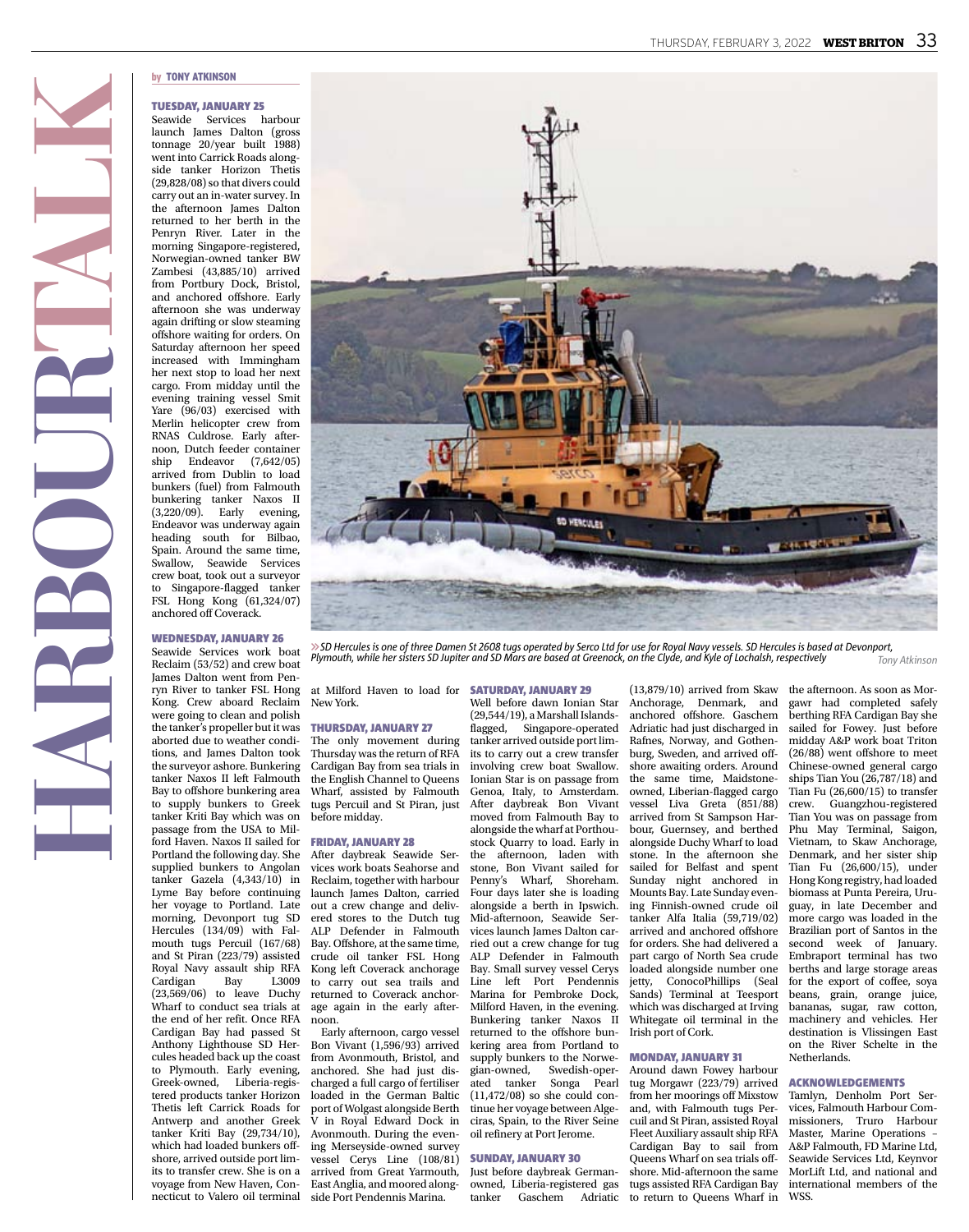# Tuesday, February 1

From late morning Tamar-class lifeboat Norah Wortley 16-26 (gross tonnage 32/year built 2013) carried out sea trials in the Carrick Roads and Falmouth Bay before returning to Port Pendennis Marina. Early afternoon Norwegian-owned, Singapore-flagged tanker BW Tiger (29,737/14) arrived to load bunkers (fuel) from Falmouth bunkering tanker Naxos II (3,220/09). BW Tiger arrived from Portsmouth, New Hampshire, in the United States, where she had discharged cargo loaded at Ras Laffan oil and gas terminal, Qatar, in the Persian Gulf for the east coast of the USA. In the evening BW Tiger sailed for Finnart oil terminal on Loch Long, Scotland,<br>and Falmouth bunkering and Falmouth tanker Naxos II headed for Portland where the following day she berthed at the fuel jetty to load and Wednesday evening supplied bunkers to Greek crude oil tanker Patmos Warrior (56,172/07) about 15 miles south of the Dorset coast. Naxos II has since supplied bunkers to British roll-on rolloff vessel Hurst Point in Southampton. A week later Naxos II is anchored in the North Sea waiting to load in the Belgium port of Antwerp. Seawide Services work boat Swallow took out a surveyor to tanker FSL Hong Kong (61,342/07) anchored off Coverack in the morning and collected him late in the afternoon.

**HARBOURTALK**

#### Wednesday, February 2

Training vessel Smit Yare (96/03), having worked with a helicopter crew from RNAS Culdrose in Falmouth Bay, returned to Duchy Wharf. A&P work boat Triton (26/88) and harbour tug St Piran (223/79) took out stores to Danish-operated, Japanese-owned products tanker Nord Victorious (29,671/21) which anchored outside Falmouth Bay. She arrived from Sea Tank Terminal in Antwerp where she had loaded cargo and sailed late Wednesday afternoon for the Argentinean port of Campana. Archer-class Royal Navy training vessel HMS Archer P264 (49/85) arrived during the afternoon from Milford Haven and berthed alongside Port Pendennis Marina. During the<br>evening Wilson Elbe evening  $(1,589/93)$ , a Norwegianowned cargo vessel, arrived from Sharpness on the Severn River. At Sharpness she had discharged cargo loaded alongside Cleveland Potash berth at Teesport, Middlesbrough.

#### Thursday, February 3

Training vessel Smit Yare carried out two periods of training with aircrew from RNAS Culdrose in Falmouth Bay. Midmorning, the Royal Navy's vessel HMS Archer left for

Portsmouth to Fishbourne, Isle of Wight, car ferry St Clare (5,952/01) left number three dry dock at the end of her annual refit and berthed at Wightlink Gunwharf Terminal, Portsmouth, early the following morning. Seawide Services work boat Reclaim (53/52) went out in the afternoon to the tanker FSL Hong Kong to polish her propeller. Bahamasflagged cargo vessel Wilson Elbe moved into Porthoustock Quarry in the afternoon and in the evening sailed for Penny's Wharf, Shoreham. After discharging her cargo of stone in Shoreham, she is now heading for Porsgrunn, Norway, to load fertiliser at Norsk Hydra terminal. Singapore crude oil tanker FSL Hong Kong left Coverack Anchorage for Gibraltar. Five days later she is loading bunkers from local bunkering tanker Ecostar in Gibraltar Bay. Two hours after her departure, London-owned, Islands-flagged tanker Hampstead (41,403/04) anchored in the position FSL Hong Kong had vacated. She arrived in ballast from Port Canaveral, Florida, to anchor off Coverack for orders.

*Queen Mary*

# Friday, February 4

After dawn Seawide Services work boat Reclaim and harbour launch James Dalton (20/88) left Penryn River for Falmouth Bay. Reclaim had stores and fresh water for the her refit. She is the latest Bel-Dutch anchor handling vessel APL Defender in Falmouth Bay and James Dalton went outside port limits to collect a technician from Saudi Arabian-Portland. In the afternoon owned bulk carrier Aljazi sailed for Plymouth Sound. side port-limits briefly. Alina WSS.

(43,735/20) which was on passage from Rostock, on the Baltic coast of Germany, to New Orleans. Just before midday harbour tugs Mercia (499/90) and St Piran assisted Royal Fleet Auxiliary assault ship RFA Cardigan Bay L3009 (23,569/06) to sail from Queens Wharf at the end of her extensive refit. The following afternoon she berthed alongside Queens Pier at Portland. Before midday Plymouth Severn-class lifeboat Sybil Mullen Glover 17-35 (40/03) arrived from her berth in Millbay Docks, Plymouth, and moored alongside Port Pendennis Marina. During Friday evening Dutch tug Norne (422/11), towing the Falmouth-registered cable-laying pontoon Cable Enterprise (9,156/01), arrived from Able Bex Quay at Teesport and anchored offshore in Gerrans Bay for a weather window to tow the barge across the Bay of Biscay, continuing their voyage to Italy.

# Saturday, February 5

Products tanker Hampstead left Coverack Anchorage in the early hours for Rotterdam. She has since arrived at the BP oil refinery in Europoort-Rotterdam to load her next cargo. Just before daybreak harbour tugs Mercia and St Piran assisted Maltese freight ferry Catherine (21,369/02) to enter number three dry dock at the start of gium Cobelfret-owned vessel to dry dock and at 20 years will also have a number of her certificates renewed. After safely docking Catherine, tug Mercia

winds, Liberian gas tanker Gaschem Adriatic (13,879/10) left her offshore position to ride out the worst of the weather and Alfa Italia (59,719/02), a Finnish-owned crude oil tanker, sailed for Scheveningen Anchorage off the Netherlands. In the evening the beautiful classic British-owned motor yacht Nahlin (1,377/30) arrived from Port Purcell, British Virgin Islands, and anchored in Falmouth Bay. A couple of hours later Portuguese-registered, Danish-operated tanker Patani<br>(11.935/09) arrived and (11,935/09) arrived and anchored off Portscatho. She arrived from Valero oil terminal at Milford Haven where she discharged cargo loaded at Vesta Storage Terminal in Antwerp.

#### Sunday, February 6

Well before dawn tug Mercia returned from Plymouth. Falmouth pilot launch LK Mitchell collected an overcarried Milford Pilot from British-owned gas tanker Navigator Yauza (18,219/17) which had discharged a cargo of Russian liquid petroleum gas at Milford Haven. She sailed after dropping her pilot for NOVATEK gas terminal in the Baltic Russian port of Ust-Luga. Mid-afternoon Singapore crude oil tanker Bluebird (43,188/16) arrived from Port Everglades, Florida, and anchored off Coverack Anchorage. Late evening two very large fishing trawlers, Polish-registered Alina GDY-346 (5,099/90) and Margiris KL-855 (9,499/97) registered in Klaipeda, Lithuania, met out-

#### Early afternoon, with strong then continued her voyage to Ijmuiden and Margiris headed back to fishing grounds in the Bay of Biscay.

*Graeme Ewens*

#### MONDAY, FEBRUARY 7

After an improvement in the weather, gas tanker Gaschem Adriatic returned to her offshore anchorage to await orders. St David's lifeboat Norah Wortley 16-26 (32/13) left Port Pendennis Marina to return to St David's, Pembroke, and Plymouth lifeboat Sybil Mullen Glover 17-35 moved from the marina to Falmouth Boat Construction's boatyard at Flushing. A little later in the morning Seawide Services work boat Seahorse, together with A&P's workboat Penarrow (22/80), assisted the motor yacht Nahlin (1,377/30) move from Falmouth Bay to Crossroads Buoy in the Carrick Roads. Later, during the afternoon, German-owned, Danish-operated products tanker Patea (11,935/08) arrived outside port limits where Falmouth pilot boat Arrow collected her overcarried pilot. Patea had just discharged at Valero oil terminal in Milford Haven cargo loaded in Amsterdam. Patea sailed for Immingham once her pilot was safely aboard Arrow.

#### Acknowledgements

Tamlyn, Denholm Port Services, Falmouth Harbour Commissioners, Truro Harbour Master, Marine Operations – A&P Falmouth, FD Marine Ltd, Seawide Services Ltd, Keynvor MorLift Ltd, and national and international members of the



*No 533 and launched on April 28, 1930, as Nahlin. Building immediately commenced on Yard No 534 which enter service in May 1936 for Cunard as*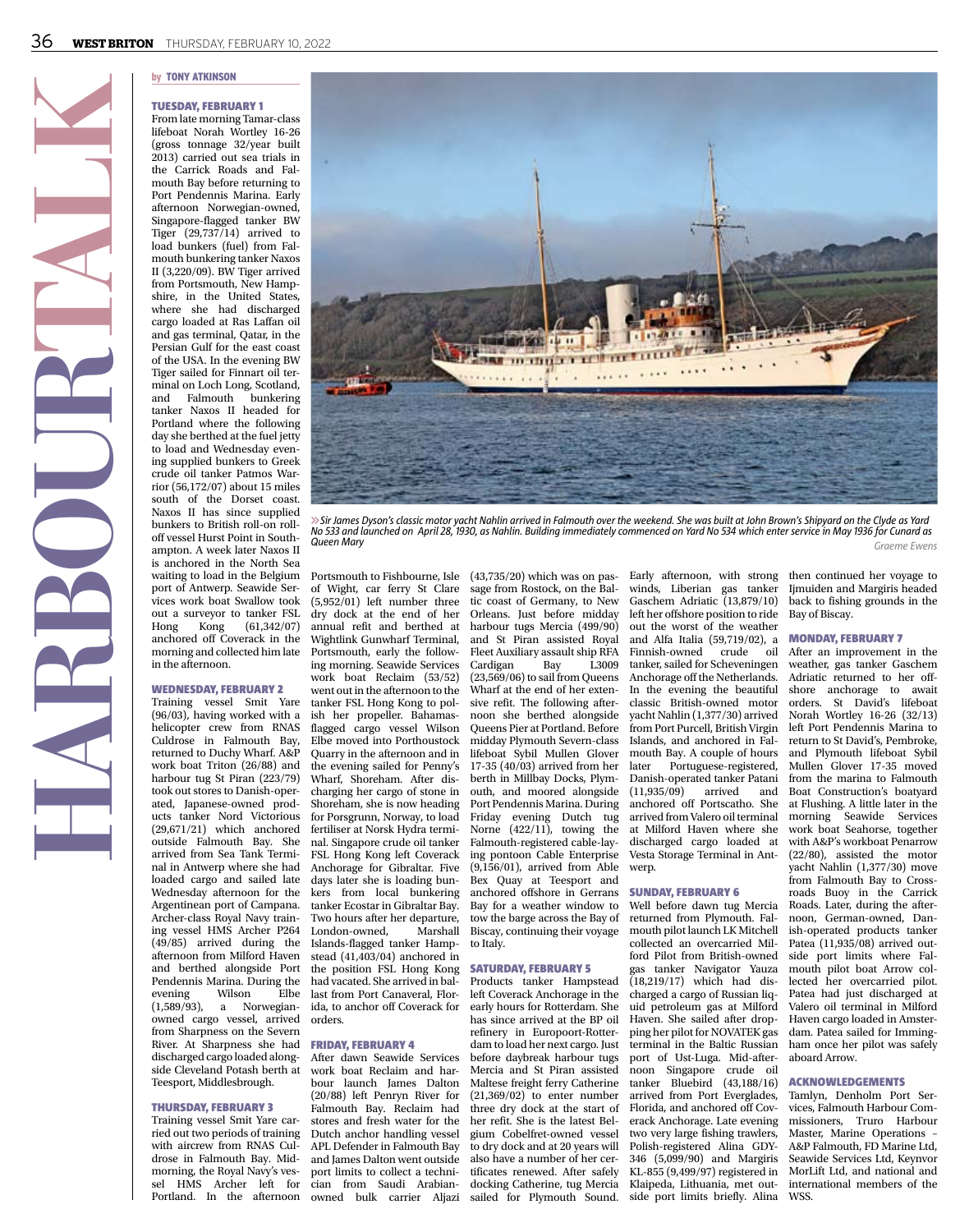

#### Tuesday, February 8

Both Seawide Services harbour launches James Dalton (gross tonnage 20/year built 1988) and Swallow met Singapore-<br>flagged. Danish-operated Danish-operated<br>Hafnia Naniing tanker Hafnia Nanjing (43,093/21) to carry out a crew change. Once it had been completed Hafnia Nanjing continued her passage from Beaumont, Texas, where she had loaded cargo for Ocean Dock (N) at Dow Benelux Terminal at Terneuzen on the River Schelde. Luxury motor yacht A2 (458/83) left Pendennis Shipyard to carry out sea trials along the coast returning in the afternoon to Port Pendennis Marina.

Training vessel Smit Yare (96/03) worked in Falmouth Bay with RNAS Culdrose aircrew all the rest of the week. Mid-morning, Star Energy (90,088/04), a Greek-owned bulk carrier arrived from Dunkirk East, France, where she had discharged a cargo of Brazilian iron ore. Outside port limits she dropped personnel to harbour launch Swallow. Star Energy then sailed for Puerto Bolivar, Colombia. Close to midday Londonowned, Liberia-flagged gas tanker Navigator Magellan (17,980/98) arrived from Rotterdam and anchored in Falmouth Bay.

**HARBOURTALK**

Mid-afternoon, Keynvor MorLift small tug New Ross (20/86) arrived from Fowey and moored alongside Coastlines Wharf in the Penryn River. Later Condor Ferries FastCat car ferry Condor Voyager (6,581/00) left number two dry dock for St Malo, France, and during the evening Saudi Arabian owned tanker Dianella (30,152/21) arrived from Hamburg and anchored offshore.

#### Wednesday, February 9

Before dawn small tug New Ross left Par in St Austell Bay, returning to the Penryn River in the afternoon. After daybreak motor yacht A2 moved from Port Pendennis Marina into Pendennis Shipyard's wet dock.

Just before midday FD Marine's landing craft Grey Bear (32/75) left Exchequer Quay, Penryn, to supply stores to the tanker Dianella, returning to her Penryn River berth in the early evening. Late afternoon, London-owned, Liberian-registered tanker Acadia Park (12,142/18) arrived from Rotterdam and anchored off Coverack to await orders. On Christmas Eve she sailed from Wilmar tank terminal at Pelintung, near Dumai on the Indonesia island of Sumatra, after loading palm oil. At first her destination was Suez but once in the Mediterranean that changed to Rotterdam.

On Friday, January 21, she moored between buoys in the



6*Last Thursday afternoon RFA Tidesurge, one for four fleet replenishment tankers built in South Korea and fitted out at Falmouth, briefly called outside port limits. She had been part of the Carrier Strike Group led by HMS Queen Elizabeth that had been away for six months last year, calling in 40 ports and carrying out exercises with a number of friendly navies from Italy in the Mediterranean to Japan in the Pacific David Proud*

Sovereign, Synergy, Hollandia, Piz Albana, Volharding 5, Anna and Argas. These cargoes go through canal systems to Brussels, Amsterdam, Antwerp, Nijmegen, Zeebrugge, with Argas taking her cargo to Nordhorn in Germany. Early evening A&P harbour launch Triton (26/88) went out to the tanker Navigator Magellan anchored offshore.

Later in the evening gas tanker Navigator Magellan (17,980/98) sailed for Arzew, Algeria to load her next cargo.

#### Thursday, February 10

After daybreak New Ross sailed to Fowey and German-owned, Danish-operated tanker Patani (11,935/09) left Gerrans Bay for Ensted, Denmark, via the Kiel Canal. She has since loaded in Denmark with cargo for Milford Haven.

Harbour tug Percuil (167/68) and Mercia (499/90) assisted Isle of Man-registered, Pooleoperated freight ferry Arrow (7,606/98) to berth alongside Queens Wharf. She arrived from St Helens Anchorage, Isle of Wight.

Late morning, Dutch tug Norne (422/11) left Gerrans Bay for Pozzuoli, Naples, towing the Falmouth-registered cable-laying barge Cable Enterprise (9,156/01). Early afternoon, harbour tug Mercia took stores out to the tanker Dianella Waalhaven. Over the next nine anchored outside port limits.

days she transferred cargo to a Late afternoon, Royal Fleet number of barges including Auxiliary Tide-class replenishment tanker Tidesurge A138 (29,324/17) arrived offshore to conduct a transfer. Tidesurge was on passage from Portland to the Clyde.

#### Friday, February 11

In the early hours of Friday morning harbour tugs Percuil and Mercia assisted Belgium Cobelfret freight ferry Catherine (21,369/02) leave number three dry dock for Zeebrugge, Belgium.

Sir James Dyson's classic motor yacht Nahlin (1,377/30) left Crossroads Buoy in Carrick Roads for Hamburg where she berthed at Blohm and Voss Shipyard at midday on Valentine's Day. Late morning, P&O Larne, Northern Ireland, to Cairnryan car ferry Norbay (17,464/94) arrived from Larne and entered number two dry dock at the start of her annual refit.

Early afternoon, Seawide Services' launch Swallow carried out a boat transfer outside port limits with Canadianowned bulk carrier Federal Dart (20,763/18). Registered in Majuro, Marshall Islands, she is on a voyage from St Petersburg, Russia, to Paranagua, Brazil. A little later Cowes to Southampton Red Funnel car ferry Red Eagle (4,075/96) arrived from Ocean Cruise Terminal, Southampton, with the help of tug Percuil. Late Friday evening tanker Dianella left her anchor-

age offshore and sailed for Haven to discharge at Dragon Point Lisas Ports in Trinidad.

# Saturday, February 12

In the early hours harbour launch Swallow rendezvoused offshore with Greek tanker Aurora N (38,924/08) to transfer personnel, Aurora N was on passage from Jackintoport, Texas, to Rotterdam.

In the afternoon Swallow met Greek crude oil tanker Nave Rigel (42,341/13) outside port limits to transfer personnel. She arrived from Corpus Christi, Texas, in ballast and sailed up channel for the shipyard in Vlissingen East. Liberian tankers Acadia Park (12,142/18) and Gaschem Adriatic (13,879/10) left offshore to slowly drift or slow steam in the poor weather conditions.

# Sunday, February 13

After daybreak crude oil tanker Bluebird (43,188/16) left Coverack Anchorage to move offshore in the poor weather conditions. Seawide Services' launch Swallow met the very large LNG Tanker Malanje (100,723/11) which arrived outside port limits to embark personnel. She arrived from Soyo, Angola, where she loaded for Milford Haven. Soyo ALNG Terminal on the south side in the entrance to Congo River was constructed at the cost of \$12 billion. As soon as the transfer had been complete Malanje headed for Milford WSS.

terminal. Late evening, Nordic Josephine (42,010/07), a German-owned, Liberian-flagged tanker, anchored offshore. She arrived from Antwerp East where she had loaded cargo at SEA-Tank Terminal.

# Monday, February 14

Swallow was again in use around daybreak meeting the huge Singapore-flagged, Japanese-owned crude oil tanker Tsushima (160,116/08) to carry out a transfer. In early January she had loaded at Mina Al Ahmadi, Kuwait, crude oil she discharged at the southern end of the Suez Canal. She then spent a couple of weeks drifting east of Gibraltar, before heading to Skaw Anchorage, Denmark, via Falmouth. Also, Singapore-flagged tanker Bluebird  $(43,188/16)$  returned to Coverack Anchorage. British-owned<br>and operated. Marshall operated, Islands-registered bulk carrier AM Buchanan (43,987/13) arrived late Monday afternoon. She arrived from Port Cartier, Quebec, where she had loaded iron ore for Ghent, Belgium.

#### Acknowledgements

Tamlyn, Denholm Port Services, Falmouth Harbour Commissioners, Truro Harbour Master, Marine Operations – A&P Falmouth, FD Marine Ltd, Seawide Services Ltd, Keynvor MorLift Ltd, and national and international members of the